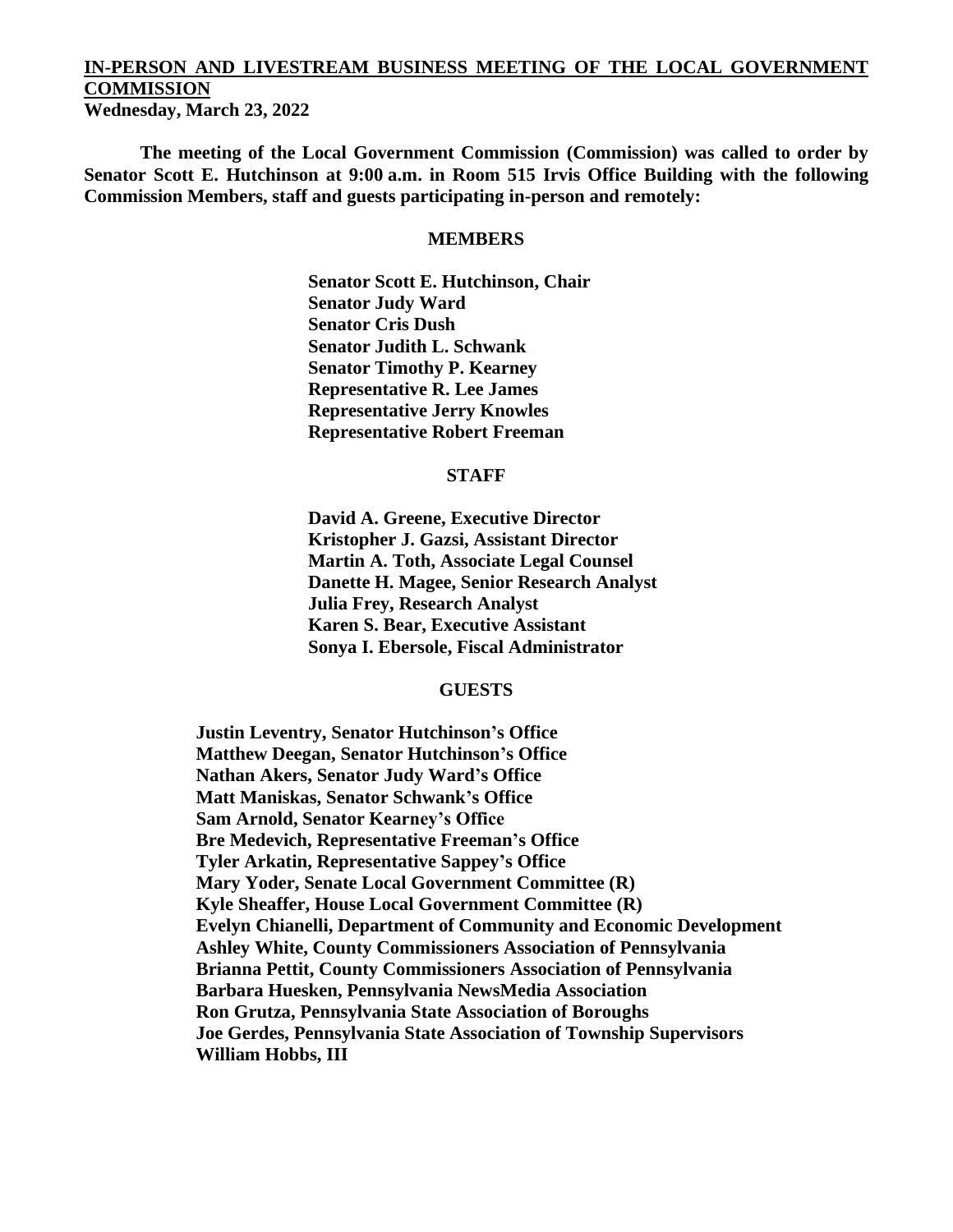## **IN-PERSON AND LIVESTREAM BUSINESS MEETING OF THE LOCAL GOVERNMENT COMMISSION**

**Page 2 – March 23, 2022**

**At 9:02 a.m. the Members resolved themselves into Executive Session to confer about personnel matters involving the hiring of a Research Analyst. At 9:15 a.m. the Members returned to public session.**

**The Executive Director made a statement that the in-person and virtual meeting was being recorded and conducted with both Member and Commission staff participation. On Tuesday, March 15, 2022, notice of the meeting was posted on the committee meeting pages of the Senate of Pennsylvania and the House of Representatives through the Legislative Data Processing Center. The meeting agenda was posted on the Commission's website, [www.lgc.state.pa.us,](http://www.lgc.state.pa.us/) on Monday, March 21, 2022, and outside of the Commission's office located at 506 Irvis Office Building. Any questions on agenda items for consideration by the Commission were addressed during the meeting. After adjournment, the recording of the meeting will be posted on the Commission's website at [www.lgc.state.pa.us.](http://www.lgc.state.pa.us/)**

**As a result of the Executive Session, the Members voted unanimously on a motion by Senator Dush and a second by Senator Kearney to tender an offer of employment to Jaren Bittinger as the new Commission Research Analyst at a starting salary of \$47,000 a year with an adjustment of an additional \$1,000 following a satisfactory six-month evaluation. The Members congratulated Mr. Bittinger on his new position.** 

**The Members reviewed the minutes of the February 9, 2022, business meeting, which were unanimously approved on a motion by Senator Kearney and a second by Representative Freeman. The financial reports for the month of February 2022 were presented, and an explanation was given by the Executive Director. The financial reports were unanimously approved on a motion by Representative Knowles and a second by Senator Ward.**

**Chairman Hutchinson and Vice-Chairman James presented Senate and House Citations to Senior Research Analyst Danette Magee for her 35+ years of service to the Commission. Ms. Magee began her career with the Local Government Commission as a Research Analyst on June 9, 1986, and she is retiring from the position of Senior Research Analyst effective March 31, 2022. In addition to providing guidance on thousands of constituent and member inquiries, she was the primary editor and custodian of many notable work products, including "The Legislator's Municipal Deskbook," and she assisted in the preparation of proofs of the various municipal codes printed by the Commission. Over the course of her career, Ms. Magee represented the Commission on numerous committees and task forces, including the 2017-2018 Assessment Reform Task Force, which focused on the modernization, efficiency, transparency and fairness of the property assessment process in Pennsylvania, and she was a principal drafter and editor of the task force's work products. Ms. Magee further served on the Assessors' Association of Pennsylvania (AAP) Assessment Reform Committee and has volunteered her time writing and teaching assessment law. In honor of all her work in the field of tax assessment, Ms. Magee was the recipient of the 2019 County Commissioners Association of Pennsylvania Friend of County Government Award; the 2016, 2018 and 2019 AAP President's Special Appreciation Award; and the Michael M. Chuddy Award for Best Article in the AAP Journal on Assessment Administration. The Commission Members and staff wished Ms. Magee congratulations upon her well-deserved retirement. Ms. Magee thanked the Members for their support and expressed her appreciation to her coworkers for whom she will miss.**